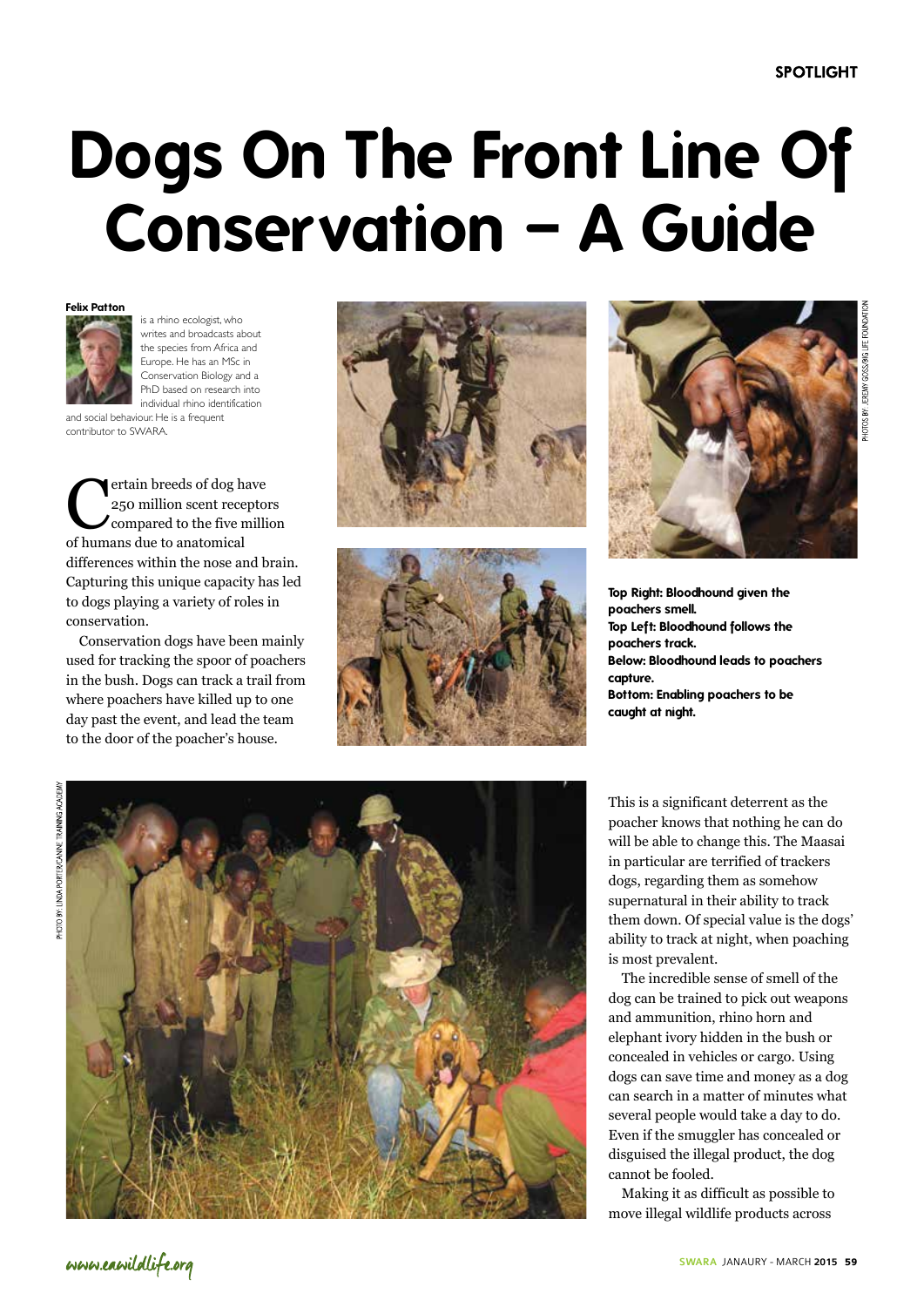## **SPOTLIGHT**



borders increases the level of risk to those individuals involved in the smuggling chain, and thus helps to impede illegal trade. Smugglers may well have contacts with the 'kingpins' who are organising the poaching so their detection is especially valuable.

There is a project to train dogs to sniff out snares. Poachers' snares are indiscriminate in their targets causing

**60** SWARA JANUARY - MARCH 2015



Dogs can also protect and defend their handler and other rangers. They can act as an early warning to the





OF WIKICOMMONS

**Top Left: Narcotics searching Top Right: Vehicle searching Below Right: Airport bag search Bottom: Bomb Searching**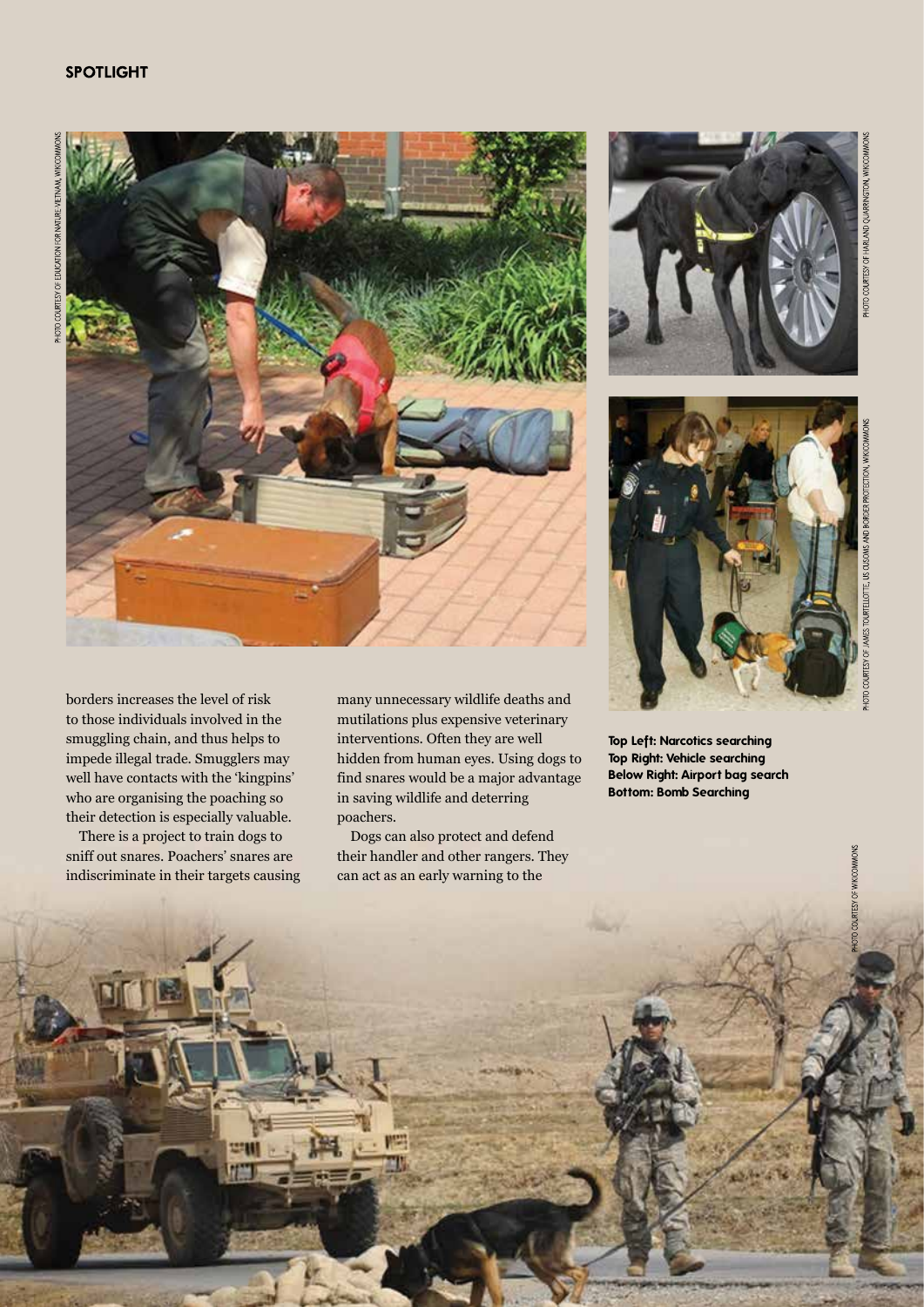## **SPOTLIGHT**



**Main photo: Poacher tracking Insert: Poacher patrol**

presence of poachers who may be lying in wait for the team. The dog may give signs of impending danger – it may lift its tail when it has a strong scent or lift an ear if an animal is nearby or raises the hair on its back if people are close by. In the right circumstances the dog may be released to chase and attack the poacher.

When a female rhino is poached it will often have a calf too young to fend for itself and which will die or get killed by lions if not found quickly. A project has been started to train dogs to detect and track rhino calves.

Just by having aggressive looking dogs on a reserve could act as a deterrent to poachers. With a top speed of 30km/hour and a biting pressure of up to 40 pounds per square inch, poachers would think twice before entering a dog-protected reserve.

Working dogs have some limitations such as extreme temperatures, fatigue, distraction, disease and loss of

concentration. South African security company Mechem have developed MEDDS (Mechem Explosives and Drug Detection System). The MEDDS approach mitigates all the above limiting factors by "taking the odour to the dog rather than taking the dog to the odour". By drawing the air (and the smells and impurities present/ suspended in the air) into a closed area through a filter medium and then presenting these "samples" to specially trained dogs, the dog can easily identify any odour present in the filter and indicate the presence of the odour that it was trained to detect. Odour samples can be collected from almost any vehicle, container, luggage and building.

Another limitation of the current use of dogs in anti-poaching is that an individual dog is normally trained in only one skill – be it patrolling, tracking or attacking. This reduces the reaction time to poaching incidents as more than one dog unit needs to be deployed one after the other, to respond to an incident. One leading anti-poaching dog trainer is developing the "multirole dog" combing all the skills for patrol work, apprehension, building searches, tracking, handler protection, area searches, article searches, carcass location and detection of either narcotics, ivory or arms/explosives.

Many dog breeds are needed for anti-poaching work depending on the task they have to perform. For example, sniffer dogs working in open spaces need to be nonaggressive looking (like the Cocker Spaniel or Labrador) and be comfortable being around people who are not used to working with dogs. Alternatively people are more respectful and even fearful of aggressive looking dogs (like the Belgian Malinois) and these may scare off potential poachers.

Dogs that have to work in the bush need to be very heat resistant, have low water requirements and have long legs to cover the ground.